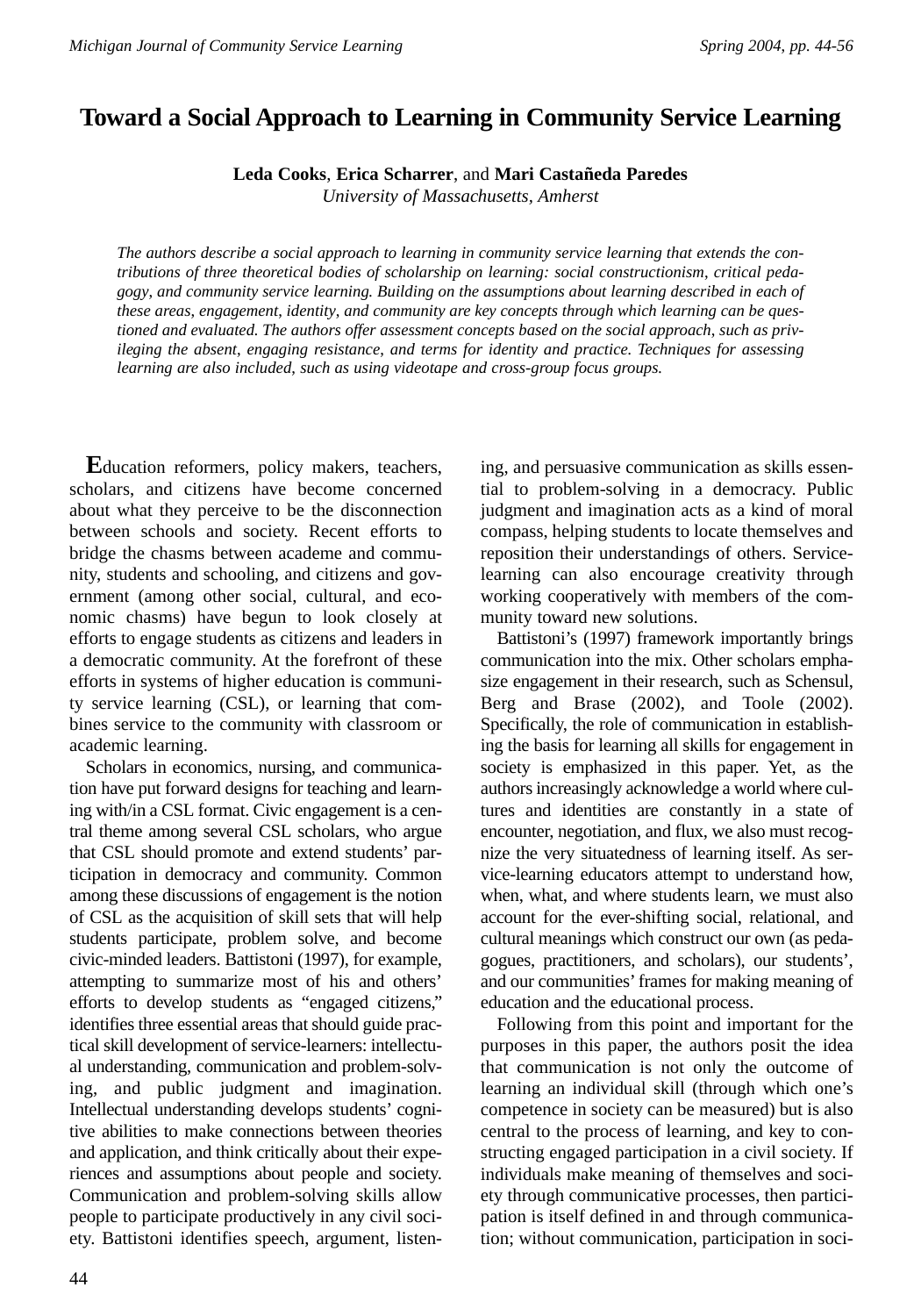ety would be impossible. As scholars who focus primarily on communicative processes, we are interested in a learning approach that embraces skill sets as important to competent communication, but situates those skills within their cultural and relational frameworks; in other words, as skills which have a variety of meanings, occasioned in specific circumstances and contexts, and assessed accordingly. The goal of this paper is to develop theoretical concepts that point to the ways CSL enhances understanding of learning as communal, relational, cultural, and critical, while providing a context for applying and challenging course concepts and curricula.

Borrowing from social constructionist theory, the authors view society as constructed through communicative action and view participation in society as relationally- and culturally-created and interpreted. Communicative action is defined here as the conjoint activity of meaning-making (symbolic) that is mutually negotiated, although not necessarily mutually understood. Actions are coordinated among people in conjunction with their coherence to a larger system of values and beliefs. From this view, the perspective that students become engaged citizens through CSL says much about the way that ideas are constructed about engagement and citizenship (e.g., what are the moral obligations of engagement? who are/are not engaged citizens?). Beyond analyzing the dimensions of engagement, the authors promote the process of participating in CSL as important to developing certain affordances (Cronen, 1995) or as opening ways of connecting and engaging with others as moral and relational beings.

In this paper, the authors introduce an approach to thinking about and assessing learning in CSL that places social interaction and social construction at the center. In so doing, we bring together three perspectives on learning: the aforementioned social constructionist position that places the act of communicating as fundamental to the construction of civic learning; the philosophical and theoretical concerns of critical pedagogical scholarship; and the scholarship on CSL that addresses learning. Scholarship on learning within the CSL literature is examined first. Next, we move to the structural and ideological critiques of learning and education developed within the scholarship of critical pedagogy. Critical pedagogy shares with CSL a commitment to students' development as part of an informed and active citizenry, and with learning as part of a dialogical process. Our third theoretical contribution to a social approach is developed through discussion of the *situated, developmental*, and *relational* nature of learning put forth in social

constructionist theory. This body of theory shares with CSL its focus on engagement and context, but challenges notions of learning based in individual cognition and of knowledge separate from the social world. The final section reviews concerns identified in the previous literatures on learning in democratic society—to discuss what each contributes to a social approach to learning in CSL. We then suggest a variety of applications of this approach to learning and assessment of CSL.

For Dewey (1915), a philosopher whose pragmatic approaches to learning are central to all three bodies of scholarship drawn upon in this paper, education cannot be simply about the proper transfer of information. Education must take into consideration humans' accountability as social and cultural learners. Taking Dewey's point further, if power/knowledge is viewed as relational and social, then communication is the central process creative of, and created through, learning. CSL scholars who place interaction at the center of the process of meaning-making are well situated to make the connections between learning as an individual skill, a relational process, and structurallyand ideologically-wedded to the political and cultural institutions that maintain social hierarchies. Critical pedagogy is uniquely poised to describe the social practices and social agencies that contribute to "educating," while scholars in CSL are positioned to offer possibilities in describing the concrete practices that connect learners, citizens, and the mechanisms of democracy.

# Community Service Learning's Perspective on Learning

CSL scholarship cuts across disciplines and draws from a variety of perspectives on the meaning of the CSL experience; however, there are several commonalities across most published work on the topic of learning, engagement, and democracy. Much of the CSL scholarship can be characterized by its focus on establishing and strengthening connection among students, teachers, university, and the community, and developing students' "skills needed to participate actively in the public sphere upon graduation" (Rimmerman, 1997, p. 18). Whereas most of the work in this area concerns itself with addressing the disconnection between educational institutions and the community, none of the scholarship reviewed for this paper builds a theoretical basis for critiquing existing democracy or education. Along these lines, Kahne, Westheimer and Rogers (2000) argue that, "although questions about citizenship and democracy have long been of interest to philosophers,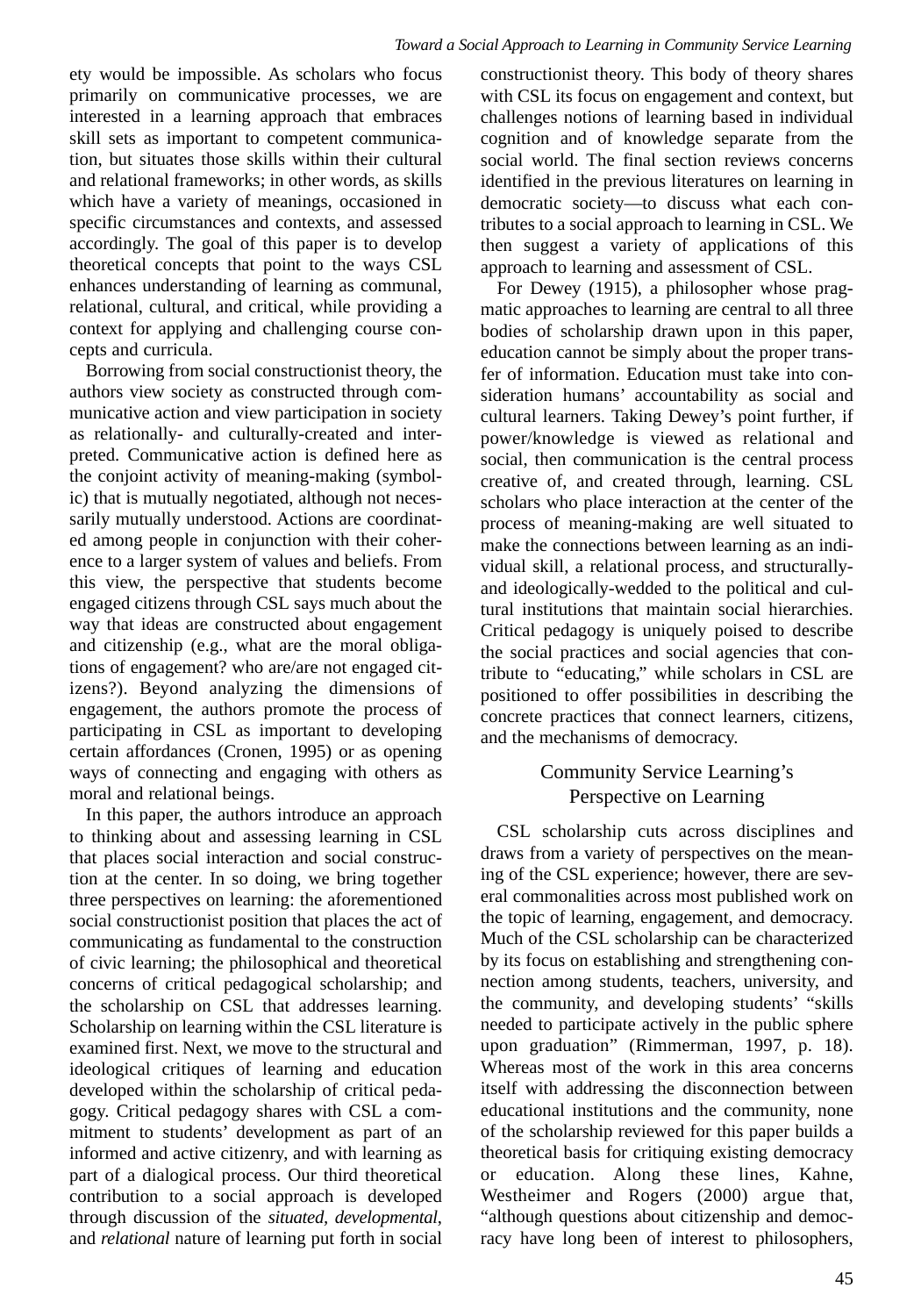political theorists and educators, the literature on service-learning currently lacks the conceptual complexity associated with those disciplinary inquiries" (p. 44).

While Kahne and colleagues (2000) are interested in deepening the conceptualization of service associated with citizenship and democracy, our emphases are on the ways that learning is defined, expressed, and assessed in these contexts. The conceptualization of learning in CSL necessarily frames the ways the relationships between service, citizenship, and course content are understood and expressed. The authors believe that the flexibility and openness of CSL scholarship and the overarching CSL objective—to produce engaged and knowledgeable citizens through education in and with the community—lends itself to a variety of philosophical and theoretical conceptualizations that should strengthen claims for learning.

Many of the learning approaches in prior CSL scholarship, and the assessment of that learning, emphasize the importance of individual students as they reflect upon their experiences in the community (Gelmon, Holland, Driscoll, Spring, & Kerrigan, 2001). Thus, the theoretical foundation underlying the various learning approaches and assessment builds from an assumption of the individual as the basis of development and unit of analysis, rather than suggesting that meaning-making resides in relational or social units of analysis. Within the early CSL literature, the focus has also been placed more on experiential possibilities of the community partnership, and less on the theoretical and pedagogical benefits of service-learning.

In response to the need to further understanding of the relationship between democratic participation, educational experiences, and social analysis, some CSL scholars have advocated the need to reconceptualize foundational factors: primacy of analytical thinking in educational settings (Clinchy, 1989), conventional models of learning and teaching (Stewart, 1990), and intersections between knowledge and experience (Cone & Harris, 1996). Clinchy, for instance, points to the notion of "connected knowing" as a means of learning. She describes the process of connected knowing as a layering of individual perspectives in which learners commenting on a topic after another, operate from a stance of looking for common ground in their perspectives. In other words, learners consider other's point of view and the reasons for that point of view, framing their participation in the discussion by looking for agreement (rather than disagreement, as is common when emphasizing "critical thinking"). Stewart applies Kolb's (1984) experiential learning model to CSL, finding many fruitful similarities, including most central to the present focus, the opportunity for CSL to shift attention from individual learners to a community or culture of learners.

The theoretical contributions of Cone and Harris (1996) offer a fairly close parallel to those advanced in this paper. Cone and Harris discuss the concepts of critical pedagogy as they pertain to CSL, applying the ideas of David Moore (1990). Moore advocates for examining power relationships in communities and educational institutions, and understanding the politics and power behind the making of meaning. Cone and Harris also explore the contributions of Paolo Freire (1990), who argues against education as solving students' inadequacies. Freire contends that education as it has typically been defined undermines the validity of students' lived experiences. Cone and Harris introduce their own CSL model combining theory and practice, envisioning students not as "blank slates but as individuals with different learning styles, skills, histories, philosophies of life, attitudes, values, expectations, and perspectives" (p. 46), and emphasizing a critical understanding of perspective in the interpretation of meaning.

Well-known pedagogical activities that have attempted to address and alleviate critiques of CSL have some common elements on which a theoretical CSL contribution can be formulated, such as goal setting, critical reflection, detailed activities, student-teacher connections, protracted experiences, and community empowerment. Therefore, for CSL to succeed, educators must first identify: the goals of CSL; their students' backgrounds, skills, and learning styles; and the teaching modes that will best develop those particular goals and skills. Further, educators cannot promote student engagement with the communities they serve, or a commitment to democratic values, unless they acknowledge the historical conditions and greater social and educational contexts that shape students' lives, values, and knowledges.

Morse (1992), noting the need for students to define for themselves what they mean by democracy and have a college curriculum to develop those skills, discusses several approaches to citizenship education: learning by doing, talking, practicing, and through intellectual preparation. Learning by doing (the public service component) means that students should be involved in hands-on community service experiences outside their college campuses. Learning by talking (acquiring deliberative skills) is learning how to deliberate in public. This enhances students' participation in public debate, therefore contributing to democracy. Learning by practicing (democratizing the campus) is for stu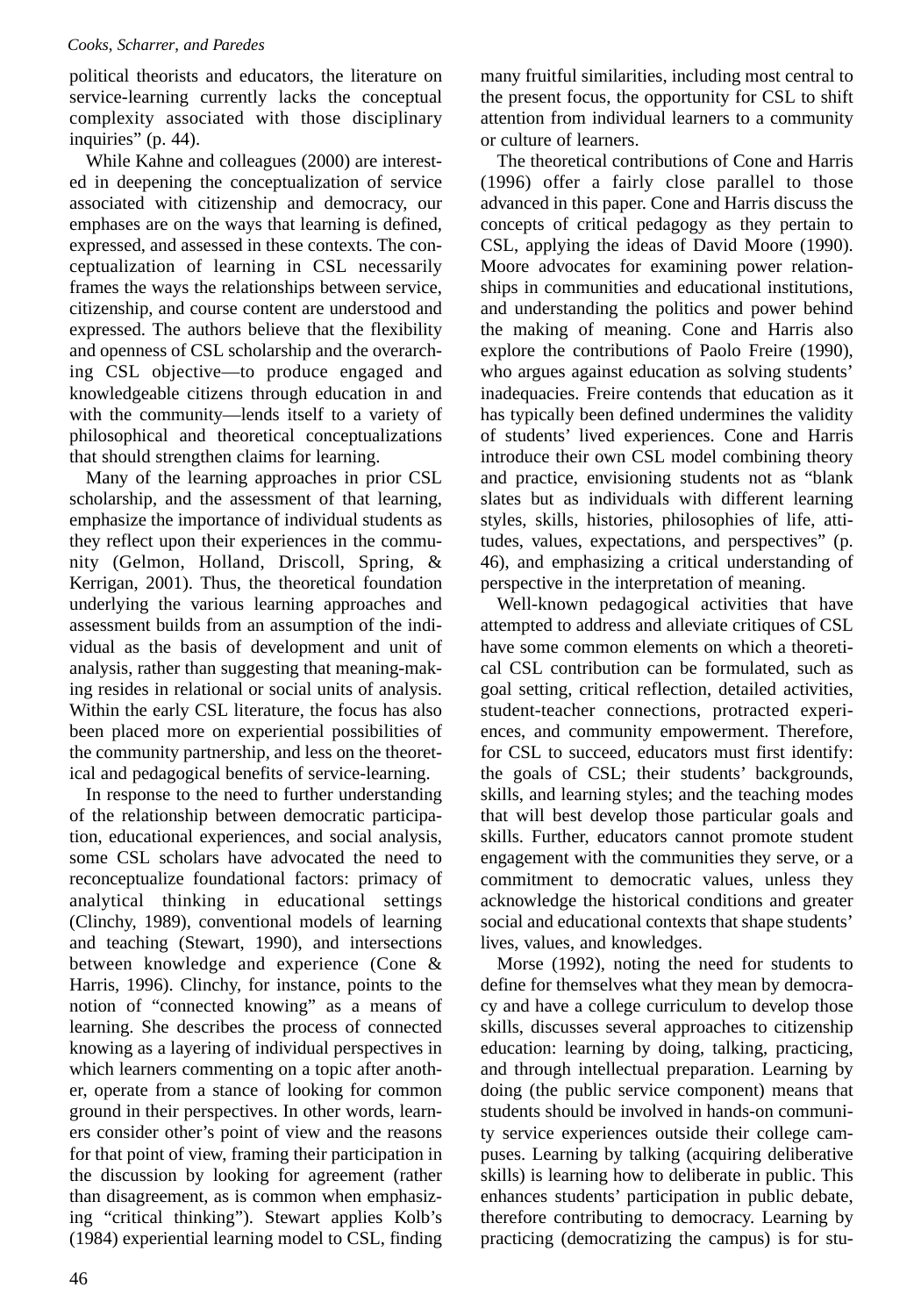dents to transform the campus into an egalitarian, participatory community—"citizenship has to be practiced in order to be learned" (p. 6). Learning through intellectual preparation (learning by learning) is the classic academic model.

Of the four approaches, CSL is most often characterized by the first, learning through doing. Rimmerman (1997) suggests that CSL is an opportunity to connect the first and the fourth type of learning, and discusses the need for students to "connect ideas that they confront in the classroom with their service experiences in the surrounding community. The goal, then, is to ask students to bring together the intellectual with the experiential" (p. 21).

Yet, as CSL critics note, learning through doing does not necessarily provide the foundations for advocacy and sustained change, a condition necessary to being a citizen in a functioning democracy. Some critics observe that service alone cannot achieve all it is supposed to because students fail to make the connection between micro events in their service experiences and the larger structural frameworks that perpetuate inequalities. Boyte (1991) voices this critique, describing CSL as:

...a conceptual framework that distinguished between personal life and the public world. This therapeutic approach, with its focus on the individual, cannot begin to deal with the inequalities that structure the relationship between the so-called servers and the served. In the end, then, service activity is devoid of politics, and, as a result, is an empty way of tackling complex structures that arise out of the conditions that prompt service activity in the first place. (p. 766)

Other scholars feel that CSL supports the social and structural inequalities that characterize American society and reinforces claims of clientelism (Rimmerman, 1997).

Indeed, CSL scholars draw from Freire and Dewey (Battistoni, 1997; Reeher & Cammarano, 1997; and Rimmerman, 1997) to discuss the need among CSL teachers to expand beyond a superficial understanding of experience. Yet, this literature rarely offers a challenge to the hierarchical nature of the teacher/student/learning relationship or to the institution of education itself that critical pedagogy provides. Although mention is made of different service experiences based on one's location in the social structure (e.g., the importance African Americans assign to serving their own community, or the need for some students to work versus volunteer), CSL scholarship does not seem to expressly advance the goals of critical pedagogy; namely, a concern with the ways the schooling experience sustains hierarchies found in daily social life.

Thus, while democratic methods of teaching and listening to students and community members are common themes in the CSL literature, it is uncommon to read critiques of the models of banking education (Dewey, 1913; Freire, 1970) that can be perpetuated in CSL classrooms. Seldom, too, is the maintenance of sometimes authoritarian and often hierarchical relationships among students, teachers, administrators, and community often found within educational systems and institutions questioned. Howard (1998) provides a rare exception.

Still, relative to critical approaches to education that often theorize empowerment in the abstract, CSL does offer an experiential opening to empowerment. CSL provides the concrete social interaction and application of theory that have the potential to better probe ideological critiques of education brought forth by critical pedagogues.

### Critical Pedagogy's Perspective on Learning

Critical pedagogy is a broad body of theory that conceptualizes education as inherently ideological and problematic in its positioning of objectivity as the means to discovering knowledge and understanding. In other words, traditional educative practices have emphasized separating the knower from that which is known, obscuring the processes through which power (via knowledge) is distributed and maintained. Critical pedagogy can be identified by its central goal: to critically examine the system of education and work toward the transformation of dominant social and cultural values. Critical pedagogy offers a strong (and quite diverse) set of theoretical approaches to understanding and researching how educational systems have reinforced the status quo, and limited or neglected opportunities for rethinking the process of learning and the goals of educational institutions in a changing democratic society. This body of scholarship has much to offer the scholar and/or practitioner of CSL regarding the purposes of education, where and how learning can occur, and emphasizing citizenship as central to teaching and learning.

Critical pedagogy builds on the Marxist assumption that education is one of many public institutions in a capitalistic society that is in the business of creating private identities. Schools, as institutionalized (and institutionalizing) systems, offer few opportunities to think and learn outside of socially prescribed and predictable areas. This "institutional knowledge" reflects the capitalistic and modernist tendencies of society in general: educators and students alike view the system as one that produces consumers through the reproduction of existing identities (Apple, 1982; Aronowitz, 1981). The experiences of those on the margins of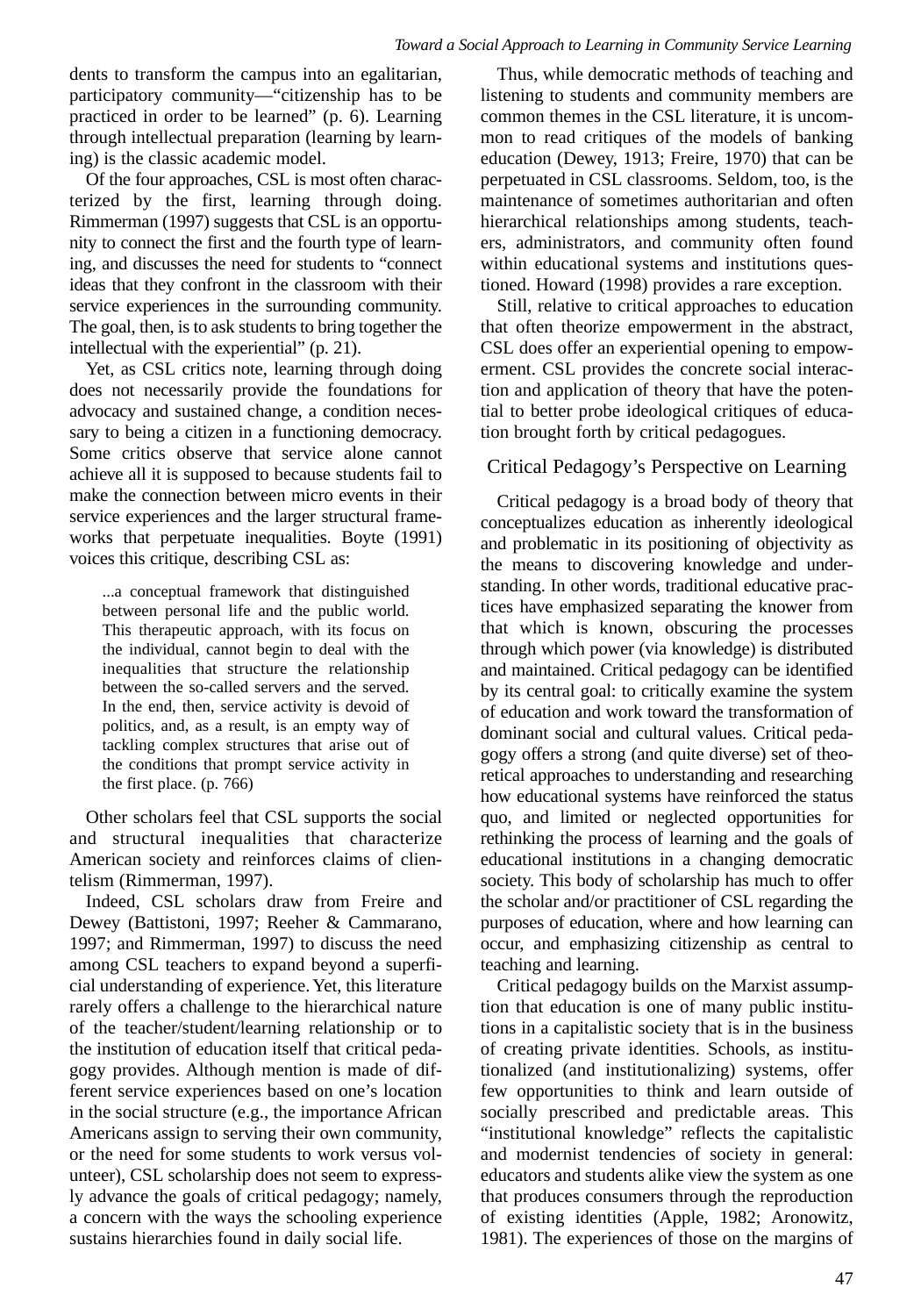the cultural paradigm, those not reflected in the hegemonic ideology of the institution, become worthless—or worse, invisible.

Democracy is a central theme of much of the research on critical pedagogy (see, for example, Ellsworth, 1992; Freire, 1970, 1998; Giroux, 1981, 1988; Lather, 1991; Shor, 1980, 1992). Democracy, for these scholars, is both an object of critique and goal for transformative and/or empowering education. For many critical pedagogues, any hope for education lies in a transformed understanding of democracy and citizenship, through developing and enhancing communal knowledge and the critique of social inequality and injustice.

Most of the literature in critical pedagogy views learning as a process of both engagement (between and among teachers, students, and community, as part of a larger citizenry) and a critique of the terms on which such interactions have been grounded. In *Empowering Education*, Ira Shor (1992) raises the concerns of Bettelheim (1950) and Piaget (1979) with regard to the gap between learning about life (socialization) and learning the "three Rs." Both Bettelheim and Piaget argued that children needed to learn the process of critical thinking to adapt and function well in the social environment.

While Shor (1992) and others (e.g., Ellsworth, 1992) have focused on the lack of attention paid to the process of growing and adapting to institutional structures imposed by society, much remains to be done to move beyond the critique to the actual practice of teaching and learning. For Shor, this move to practice means an active agenda of unlearning socialization, of actively learning to recognize and critique how social hierarchy, inequality, and injustice are embedded in everyday schooling practices. The implications for CSL are numerous and compelling, as its goals, too, address the gap between perceived legitimacy of personal experience compared to formal education, as well as between issues from "the real world" versus those raised in schools.

Shor (1992) states that when faced with a teacher's unilateral authority and power, students often resist by "playing dumb" (p. 137) and "getting by" (p. 138), suggesting teachers should democratize curriculum design and classroom

dynamics by including students in curriculum design organized around their own problems and experiences. However, many critical pedagogues warn that critical pedagogy, itself an ideology that critiques dominant ideologies, may become an impediment to learning because of student resistance and/or student compliance with what students perceive to be the teacher's agenda. Rather than dismiss students' resistance as "false consciousness," as do some critical pedagogues (e.g., Aronowitz, 1981; Aronowitz & Giroux, 1985; Giroux, 1988), Patti Lather (1991) expresses how resistance makes educators reflect on their own "imposition tendency" and how resistance "honors the complexity of the interplay between the empowering and the impositional at work in the liberatory classroom" (p. 76).

While most critical pedagogy scholars critique formal models of learning as limiting the creativity and complexity of learning processes and imposing a hierarchy of intelligence that obscures social, economic, and cultural differences, Lather (1991) puts her theoretical perspective and concerns about learning in more concrete terms. Her model (perhaps the only existing model in this scholarship) attempts to address learning in the context of *unlearning* oppressive knowledge and developing a critique of systems of inequality (see Figure 1).

In Lather's (1991) model, *oppositional knowledge* refers to information and experiences that may directly contrast the education, beliefs, and values with which students are comfortable. Students may accept this new knowledge (for instance, of White, male privilege) or reject it. If they choose to reject, avoid, or deny this new knowledge, the process ends. If the student accepts this knowledge, the process can be burdensome, lead to hopelessness or fear, or can possibly be liberating, making students angry and inspiring them to take action toward change. While Lather's model can be criticized for overly simplifying the learning process, it was the first model to offer a snapshot of uncomfortable knowledge, incorporating the processes of resistance and acceptance as well as mind and body in a feminist pedagogic framework.

Although Lather's (1991) model is designed for the feminist classroom, placing it in any context

Figure 1 *Lather's (1991) Model*

Stages of Feminist Consciousness Raising

Ignorance/Oppositional knowledge /iberating/anger/action Reject Accept➝➝➝ burdensome/hopelessness/fear ➝ ➝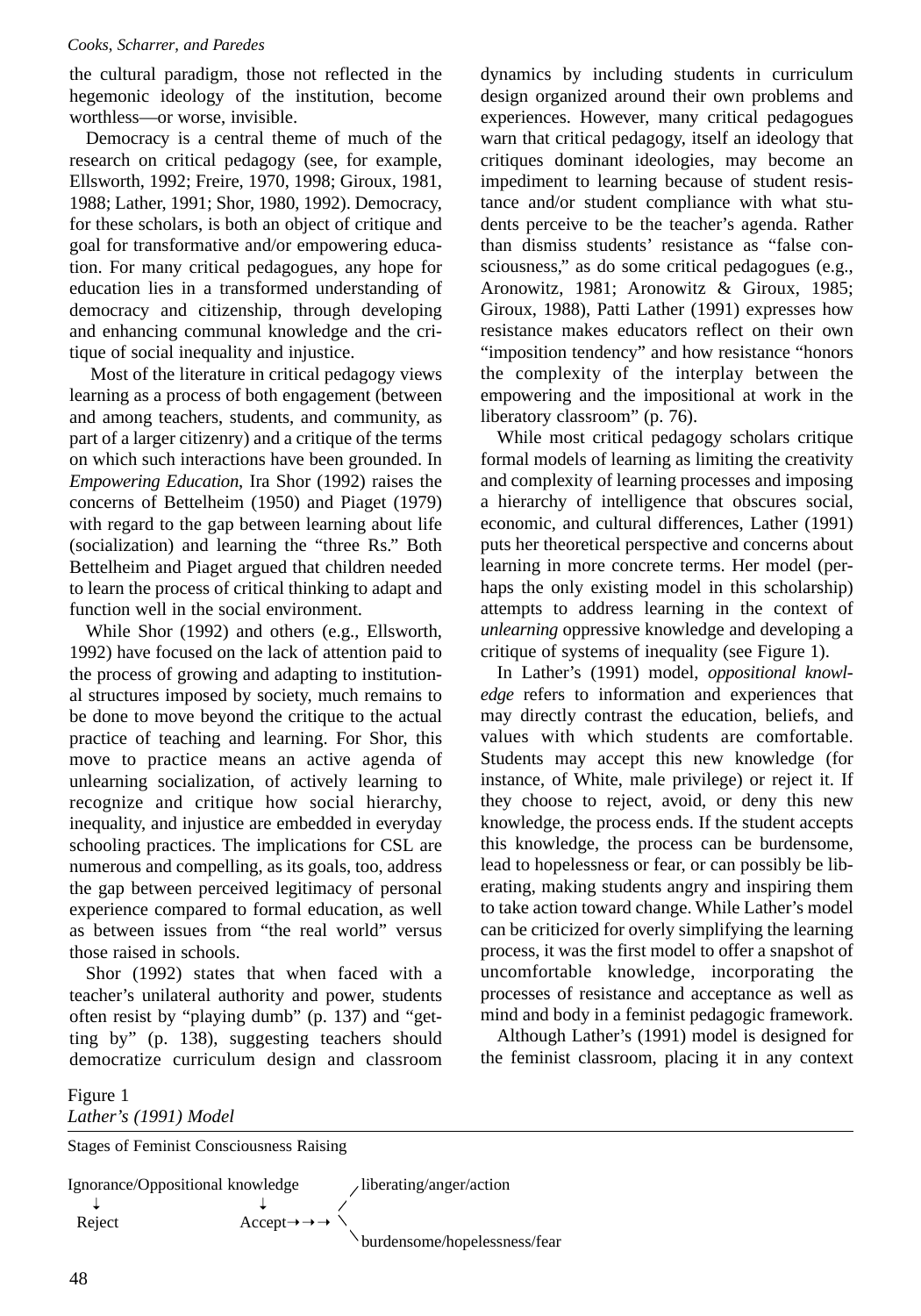dealing with oppression and social inequalities helps to acknowledge the relationship between the learner and what Lather calls "uncomfortable" information. Lather's discussion, from which this model is drawn, also emphasizes the importance of "self-reflexivity" (p. 79) on the part of teachers/ scholars. She believes that educators need to examine their value systems and frameworks of understanding to develop "the skills of self-critiques, of a reflexivity which will keep us from becoming impositional and reifiers ourselves" (p. 80). Ellsworth (1992) also stresses the importance of reflexivity and challenges critical pedagogues to examine the contradiction that when they set out to "emancipate" their students, they often leave the teacher and students' unequal power untouched.

Scholars interested in critical and feminist pedagogy from a communication perspective have offered alternatives to the traditional conceptualizations of student learning (and resistance to learning) in the classroom as behavioral matters. Where the focus in traditional education research has been on cognitive and behavioral indicators of learning, critical theorists have countered with their own theories of resistance as power from poststructural (Ellsworth, 1992; Lather, 1991), critical, or postmodern standpoints (Althusser, 1977; Giroux, 1988). Feminist theorists such as Lather, Ellsworth, and Kelly (1997), following Foucault (1980) and Gramsci (1971), assume that the social is an integral part of the constitution of the subject. Nonetheless, their analyses often close down possibilities for meaning-making located in people's interactions (as opposed to people and communication technologies, people and texts, institutions, and so forth). Shor (1992) and others, such as Giroux (1994, 1998), McLaren, (1991) and Lather, do not include or theorize actual interaction as part of their conceptualization of classroom power and resistance.

These concerns raise important implications for learning that happens as meanings are confronted and negotiated in interaction. Placing learning in context also means displacing culturally- and sociallyembedded beliefs and practices. It is this understanding of the struggle over the "nature" of learning and of knowledges that are always partial and incomplete, that social constructionist thought shares with many (if not all) critical pedagogical scholars.

# Social Constructionist's Perspective on Learning

Research on learning from a social constructionist perspective essentially equates learning with the process of communication, putting primacy on

interaction among social and cultural beings. From this view, units of analysis are located in social and cultural processes that construct individuals' interpretations and identities. Theorists who advocate social constructionist approaches to learning (e.g., Cronen, 1995; Lannamann, 1991, 1992; Leeds-Hurwitz, 1992, 1995; Sigman, 1992) have argued that communication must be viewed in social and cultural patterns that influence both intentions and consequences of interaction, rather than as an individual process of sending and receiving information.

About learning and knowing, Shotter and Gergen (1994) observe:

We are not speaking here of a theoretical kind of knowledge specifiable ahead of time in rules, maxims or other forms, but of a practical skill differentially realized in different, concrete contexts. But it is not simply a form of individual skill either—in the sense that an individual can master and apply alone—for its proper use depends upon the judgment of the others around one at the time of its application…This knowledge, embodied in our collective practices, is thus of a special "third kind," neither simply theoretical nor practical-technical. It is a form of knowledge from *within* a relationship, in which, in its articulation, others around us continually exert a morally coercive force *to be* persons of a particular kind, to assume a particular kind of *identity*, and to exhibit a particular kind of *sensibility*. (p. 6)

This "third kind" of practical knowledge, which Shotter (1993) calls *knowing from within*, is knowledge of a moral kind, "for it depends upon the judgments of others as to whether its expression or its use is ethically proper or not—one cannot just have it or express it on one's own, or wholly within oneself" (p. 7). Moral/practical knowledge is present in any discourse, but emerges as a primary concern in discussions of learning in the classroom and community.

Implicit in all the literatures reviewed for this paper is the assumption that education should lead to participation (if not leadership) as an engaged citizen in a democratic community. Even more evident in the scholarship on critical pedagogy and CSL is the assumption that learning (in the classroom and community) should make students better citizens, and empower them to transform and change unjust practices and institutions. The "shoulds" of learning direct attention toward the moral imperatives of communicating and—as Shotter (1993) notes—a moral other for whom such actions are presented as moral or immoral. Empowerment in this context occurs when a student/citizen recognizes her responsibility and ability to critique and change pre-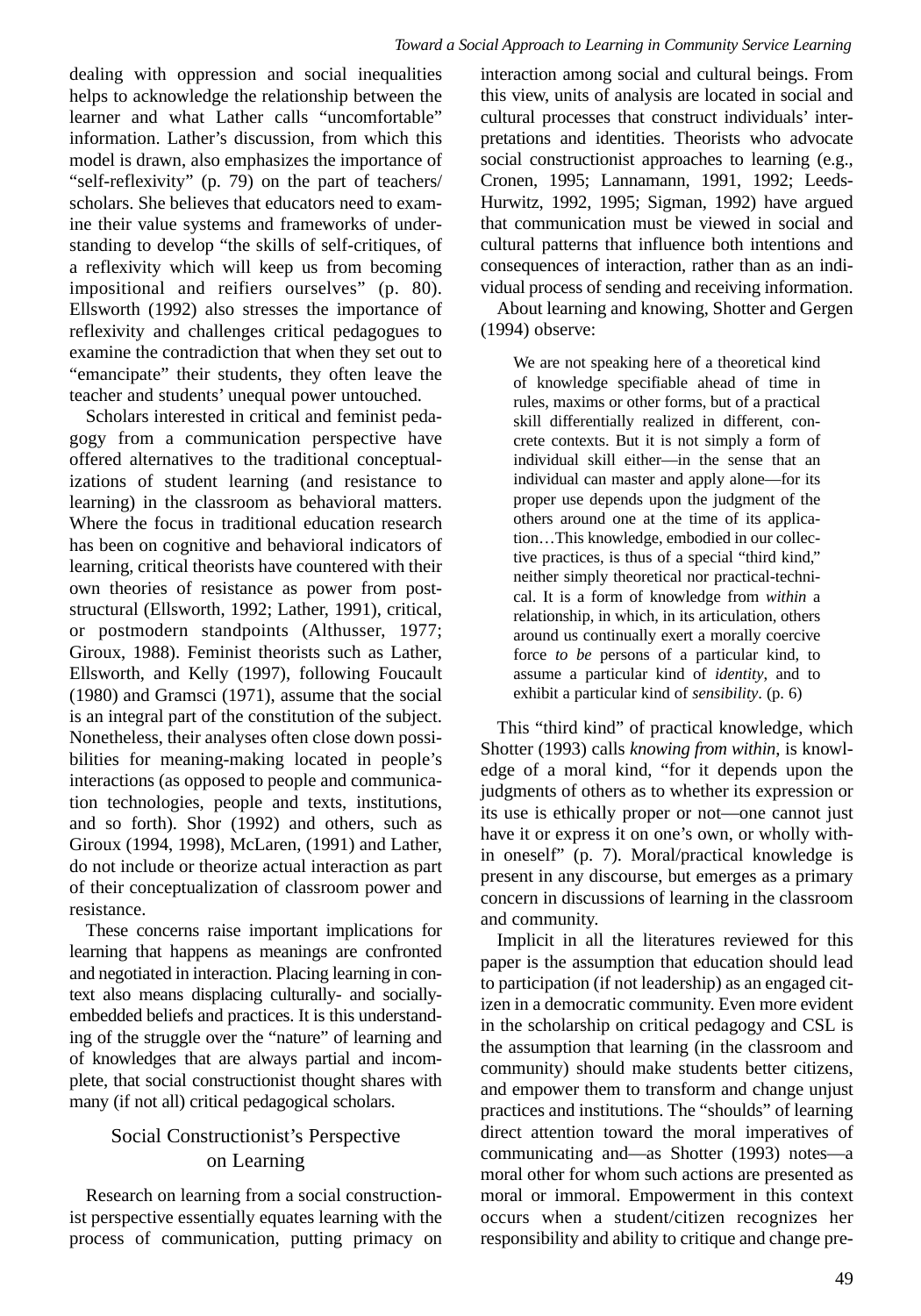viously taken-for-granted or previously avoided or ignored social relations.

Social constructionist scholars such as Lannamann (1991) and McNamee (1988) emphasize learning as it occurs in the details of communicative situations. McNamee uses Bahktin's (1981) notion of dialogism to argue for the analysis of interactions in understanding learning, rather than working to assess individual cognitive states. Lannamann (1991) is interested in how everyday interactions are sustained through larger ideological and institutional (here, schooling) practices. From this perspective, the unspoken rules for teachers, students, and classroom interaction should be examined both for their connections to dominant social structures as well as for how they create new possibilities for engagement with community issues and concerns. Communities should be examined as they organize and order their practices to coordinate meaning among participants. Learning thus occurs at sites of connection, which can both imply coordination and conflict, relationships, and resistance.

Taking into consideration the concerns voiced by Cronen (1995), Lannamann (1991, 1992), Leeds-Hurwitz (1992), Shotter (1993) and others, social constructionist research could make an important contribution to the theoretical foci on learning advanced in critical pedagogy and CSL. A social approach to learning that combines these three perspectives can provide a fresh approach to studying human action and agency that addresses learning, both in the immediate context and as part of the larger social structure. With attention to notions of identity and moral knowledge as part and parcel of social action, CSL research from a social constructionist and critical perspective can emphasize the intimate details of interacting subjects as framed within the ideological and hegemonic practices of the larger social structure.

# A Social Approach to Learning in Community Service Learning

Given the contributions and limitations highlighted in the approaches to learning posed above, it is helpful to introduce an approach to learning that brings together contributions from each area of scholarship to a relational mode of learning in the classroom and community context. From each approach, we can build an understanding of learning as a process of engagement with and in a diverse community of people, as negotiated among individuals positioned in and through social and cultural meanings, and as imperative to producing social change in existing democracy.

Central to the authors' social approach are three concepts: engagement, identity, and community, each outlined briefly for our purposes here. The first concept, engagement, is emphasized in CSL scholarship, but is expanded and extended through the critical pedagogical and social constructionist perspectives discussed above. Thus, borrowing from a social constructionist perspective, engagement can be obligatory, given the rules of interaction and roles one is assumed to play in the servicelearning context. Engagement can also emerge in the coordination of meaning within particular interactions. Building from a critical pedagogy perspective, engagement in service-learning can be naïve (e.g., unaware of the ways one's participation in CSL may be perpetuating inequalities in the social system) or critical (aware of systemic inequities and focused on potentials for redistributing or changing the flow of power).

Engagement does not ignore students' potential resistance to knowledge that conflicts with preexisting beliefs. At times in CSL courses or projects, students may challenge the service agency's role in providing a means for social change. These students may resist their part in what they see as a process that perpetuates the alienation or marginalization of some citizens through social programs. At other times, students may be engaged in a project and yet resist connecting with those who are culturally different, out of fear of changing long-held values or beliefs. In this manner, engagement can encompass both opposition to, and the embracing of, new learning experiences. Because engagement is viewed as relational and cultural knowledge, all social interaction produces knowledges that may or may not produce the outcomes educators desire.

The second concept, identity, is also important to the authors' social approach and influenced both by social constructionist and critical pedagogy approaches to learning. Using a social approach to learning, identity always stands in relation to others, and is thus only understood in and through our interactions with others. In a CSL context, we learn about ourselves and others through use of language and the stories we tell about what we are doing. Yet, the social approach also includes a critical perspective on identity that assumes identities are created and given meaning through ideological discourses and corresponding structures in society.

Community, the third key concept in the social approach to learning, emphasizes the ways meanings for groups of people are created within and through interaction. The term "community" can invoke, for example, nostalgia, envy, fear, loneliness, or responsibility. Being part of a community may be a choice for some, an obligation for others,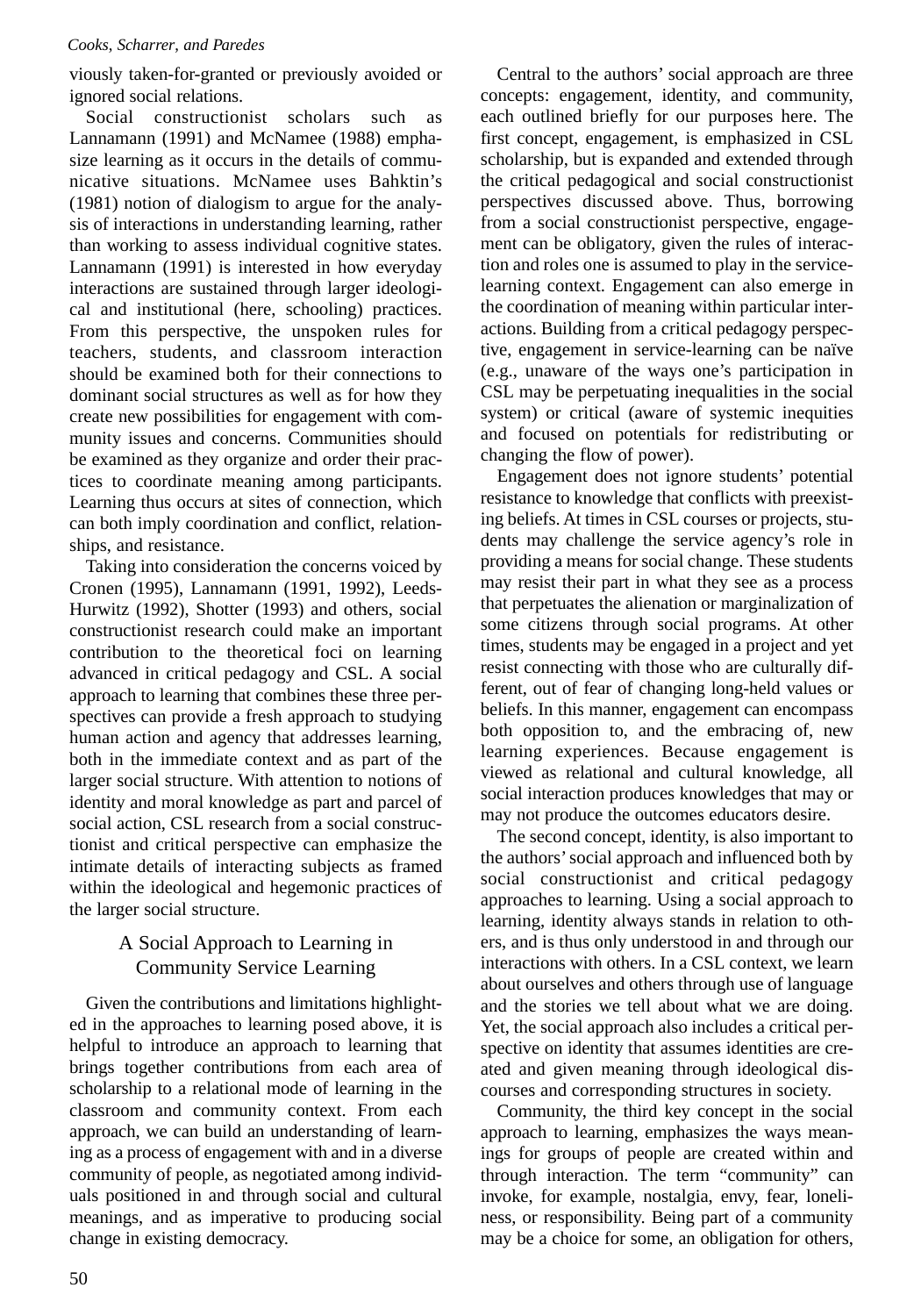and a system of oppression for those on the margins of society. So what, then, does the term "community" mean in discussions of CSL? The roles assigned to ourselves and others within community narratives tell us a good deal about social positioning and the implied morality of such discourses.

Each of the three concepts and the social approach itself might be visualized as a kind of web, where meanings are entangled with and informed by each of the perspectives on learning (CSL, critical pedagogy, and social constructionist). In this manner, all learning occurs as connection, as social and cultural processes organized into daily life. In bringing together the pragmatic (learning through doing) and democratic (students as citizens) objectives of CSL, the theoretical focus of critical pedagogy on the ideological functions of education and democracy, and the emphasis on learning as negotiated in and through interaction from social constructionism, educators can strengthen each body of scholarship and contribute to our understanding of learning in the social and cultural context of school and community. In short, we can begin to ask different questions about the "nature" of learning and test our assumptions in interaction with others in community contexts.

# Assessing the Social Approach: Asking the "So What" Questions

After arguing for and explicating a more complex theoretical approach to learning in CSL, it is appropriate to ask "so what?" What does the social approach offer that will result in a different understanding of learning, and what is the impact of such an approach? More to the point, what is enhanced, changed, and improved as a result of using this approach?

In what follows, the authors use ongoing CSL projects as examples of the social approach's assessment potential. In our work with this approach over the years, $\frac{1}{1}$  several of the techniques—including analysis of videotapes, surveys, focus groups, and guided journal entries—have been structured to include questions asking students to describe their engagement with the project, other students, community members, and concepts such as participation, community, and service. Although it is beyond the scope of this paper to detail the various implementations of our assessment approach, we hope to provide a glimpse of the ways CSL projects exemplify the possibilities for a social approach to the learning process.

One potential application of this approach to a CSL project is based on one of the author's work to structure student reflections in a project on homeless parenting. A local agency asked graduate stu-

dents in a qualitative methods class to discuss the agency's parenting program and parenting practices with homeless parents, and describe (importantly, not assess or evaluate) their stories with regard to the local community and services available to them. Utilizing a social constructionist framework, the students reflected on the following questions: What is the relationship between my understanding of home and that of the parents I am working with? What assumptions about home and identity are embedded in the meaning and use we make of the terms *homeless* or *homelessness*? What are the shoulds of my and others' knowledges about parenting present in our conversations and assessments? What new knowledges/meanings arise from our negotiations and coordination of meaning over these terms?<sup>2</sup>

Building on these questions, if we return to critical pedagogy and Lather's (1991) model described above, we can also extend a critical and feminist framework to a social approach. Importantly for CSL students and scholars, acceptance or rejection of uncomfortable knowledges and possible consequences is theorized in Lather's model; this process could be utilized as structure for students' journals. Using the example above, students could not only look self-reflexively and critically at their own (dis)comfort, but also toward the consequences of this knowledge. In other words, acceptance or rejection does not stop the learning process.

Examples of the course instructor's questions used to extend the critical framework to this CSL project were: What is or might be the relationship between learning and resistance expressed by students with regard to interacting with homeless populations? How might or did they respond to their discomfort in confronting knowledge and people who might have previously been invisible to them? What about their schooling has helped to conceal knowledge of social inequalities? What happened that allowed them to continue their work? What hindered their relationships?

Applying critical and feminist pedagogy also demands self-reflexivity on the instructor's part. In this example, the instructor examined the situatedness of her own social positions by keeping a journal of her interactions with community representatives, agency members, constituents, and students. Positioning herself meant questioning her own areas of resistance and biases about homelessness as well as assumptions about what could and *should* be learned—and by whom.

In another ongoing CSL project, the authors held focus groups and interviews with community members and video recorded interactions among undergraduate students and community members. In the focus groups, project participants (in this case, sixth-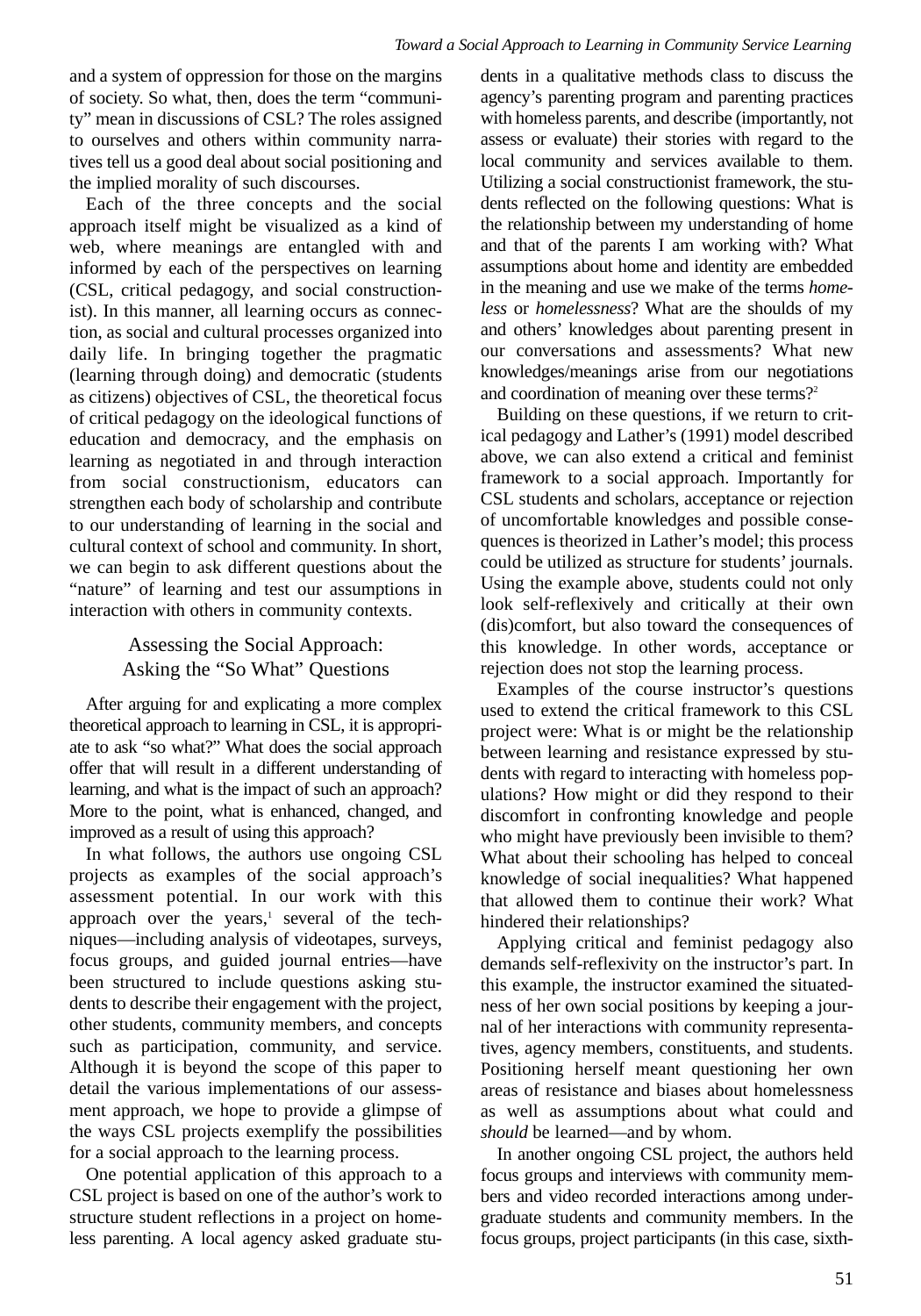graders) were asked about the relationships they had formed with the college students, as well as about what they liked or would have done differently with the project. Backing up their comments, recordings provided multiple layers in which to assess their relationships, as well as the complexities of social positions and roles played in the project.

Each of the "so what?" questions posed above reflects the theoretical contributions of social constructionism and critical pedagogy. At the center of this approach is engagement. Students must be motivated and excited, self- and socially-reflective, as well as critical of the CSL experience to undergo the type of personal and social growth that CSL promises. Assessment of the social learning introduced here should also reflect the different and varied goals of CSL courses. Assessment can be used to determine whether and to what degree students, as individuals and part of other social groups and contexts, are engaged. It can also be used to help outline pedagogical and larger (societal, critical, relational, etc.) goals associated with the CSL course and measure progress toward reaching them.

Asking theoretical and pragmatic questions that reflect the concept of engagement and building techniques for evaluation around that concept can help structure and organize the ways in which learning is assessed. Assessment models and techniques for CSL (Batenburg & Pope, 1997; Bringle & Hatcher, 1996; Driscoll, Holland, Gelmon, & Kerrigan, 1996; Gelmon et al., 2001; Giles & Eyler, 1999; Levin, 2000; Renner & Bush, 1997) do not always assign an explicit role to the notion of civic and social engagement, although it is often an implied element in the outcomes tested. In an exception to that rule, Astin, Vogelsgang, Ikeda, and Yee (2000) studied open-ended student feedback responses specifically for signs of engagement in the CSL course. Others, however, do not necessarily specify how they looked for signs of engagement in students' feedback measures (e.g., surveys, interviews, focus groups, or written journal or other assignments), yet it was presumably among the outcomes examined.

In placing engagement at the center of CSL planning, execution, and assessment, the authors have applied a number of assessment concepts and assessment techniques, all of which stem from the reflection process that characterizes CSL.

#### Assessment Concepts

### *Privileging the Absent (Journaling and Class Discussion)*

Building from the work of feminist and critical pedagogy scholars, the authors use this process to

52

assess what and who is absent (or invisible) in our process, in the project, and in the knowledge we bring to bear on the topic. For instance, early in a media literacy program, the students assumed race was not an issue due to the lack of student racial diversity. After discussion of who and what was made invisible in this discourse, students decided to make Whiteness a part of the curriculum.

### *Engaging Resistance (Journaling and Class Discussion)*

As discussed earlier, acceptance or rejection of uncomfortable knowledges or one's own complicity in maintaining privilege and the status quo is part of the process of a social approach. Through focusing on how meanings for normalcy and deviancy, visibility and invisibility, etc. are negotiated, students can be moved toward an examination of their learning that does not blame them, but rather involves them in a critique and raises accountability for the consequences of discursive and nondiscursive actions that maintain status quo.

# *Role Negotiation (Journaling, Multi-Level Focus Groups, Class Discussion)*

Building from social constructionist theory, students and community members are asked what they thought their role was prior to interacting with each other and how (if at all) they felt their roles shifted as they worked through the process. The emphasis here is on the ways individuals understand their own and others' social roles, and how roles are continually structured and restructured in negotiation with others in the community project.

# *Terms for Identity and Practice (Class Exercises, Journaling, Class Discussion, Focus Groups)*

Again, using social constructionism as a theoretical basis, students are asked to identify prominent terms used for being (who they think they are—a leader, conservative, problem solver) and for local practices (what it is they do—help people transition into society, "fix" people's problems) by community workers, clients, in their academic reading for the course, and among themselves. They then examine these concepts across groups to discuss social and cultural assumptions embedded in their own and others' use of these terms, and how their understandings of the terms are reconstructed through relationships with others in the community.

# Assessment Techniques

# *Videotaping*

As mentioned above, the authors used video to record interactions within and among all groups involved in our projects, from the planning through implementation and assessment of the CSL project.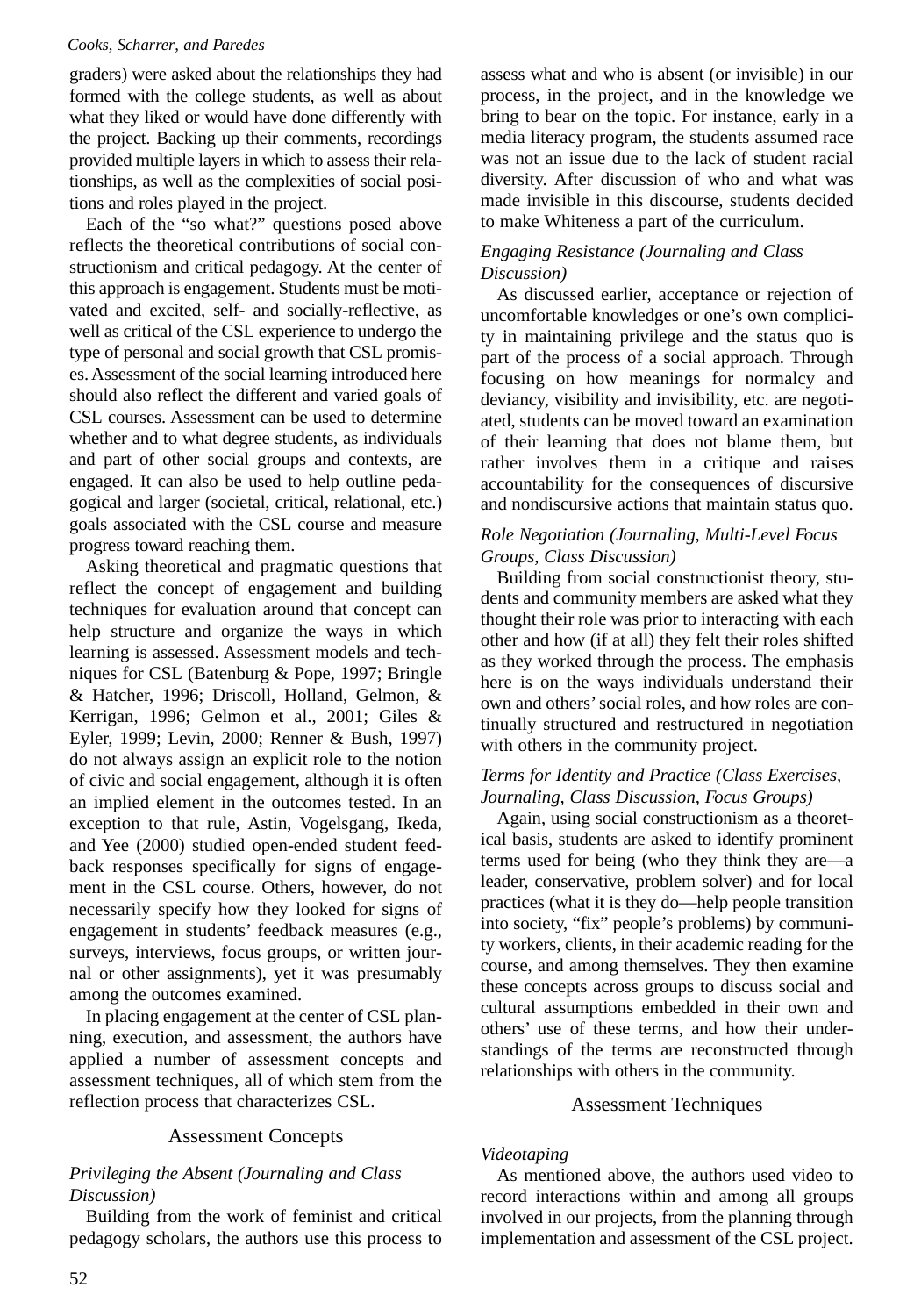Video provides an assessment of process and performance of learning and resistance that reflects both critical pedagogy and the social constructionist perspective. In addition, video provides a check on the validity of self-reports of learning and underscores the complexity of contexts in and through which meanings (for community, service, and the project) are negotiated.

### *Cross-Group Focus Groups*

In developing a richer context for discussing and reflecting on learning, the authors used focus groups comprised of the various populations involved in the project (instructors, students, community members).

Additionally, the authors used assessment strategies that utilize quantitative and qualitative means of measuring students' and participating faculty and community members' levels of engagement on multiple levels: with the course overall, the CSL aspect of the course that entails involvement and participation in the community setting, and the idea of service and cooperative learning, etc. In other work related to the social approach detailed here (Cooks & Scharrer, in progress; Scharrer, Cooks, & Paredes, 2002; Scharrer, Paredes, & Cooks, 2003), the authors have described and assessed a triangulated approach to data from an ongoing media literacy and violence prevention partnership. We have also built a curriculum around the social approach that provides a foundation for students to raise the "so what?" questions discussed above and offers a basis for reflective inquiry around those questions (Cooks & Scharrer, in progress).

### **Conclusions**

This paper has brought together a variety of discourses on learning to move toward creating a social approach to learning in CSL contexts. While there is no shortage of research detailing modes and styles of learning in a variety of contexts, there is little work that attempts to combine critical theories of learning and education with approaches that view learning as a process of communication and engagement. The focus in this paper has been on CSL as a key context in which relational or engaged learning occurs, and the need for more theory-driven work that looks at the possibilities and constraints that learning in the community presents. The authors have worked to build connections between epistemology, theory, methodology, and application to provide a structure that addresses the call for more complex approaches to learning raised by CSL scholars (e.g., Clark, 2002; Kahne, Weshelmer, & Rogers, 2000; Warter & Grossman, 2002). In doing so, we have provided a foundation for raising questions that place communication and interaction as central to learning and situate CSL participants and projects in their social, political, cultural, and moral contexts.

CSL is neither atheoretical nor apolitical; however, few scholars have fully addressed the political implications for this type of learning and the risks that such learning involves. The social approach to learning and its application explicated in this paper begins to explore the perception of risk involved with implementing CSL that teachers and students have expressed, and that often leads to resistance to participating in the CSL project or class. Students may attempt engagement and then reject the potential for change/growth because they fear their own knowledges may be altered. In attempting to set forth a social approach, the authors hope to demonstrate that engaged learning is a process encompassing all forms of response, because reactions to experience are constructed, inherently social, dynamic, and transformative. The idea that engagement encompasses and draws from experiences of acceptance as well as rejection of "uncomfortable" experiences and knowledge in our social approach model differs from the treatment of resistance in both the traditional and critical literatures on learning in an educational setting, which imply that rejection of knowledge does not qualify as learning.

In working toward a social approach to learning that emphasizes communicative processes in service-learning and other contexts, the authors' goal is that teachers and scholars interested in CSL can embrace the messiness of meaning-making in a complex society. We also hope to have illustrated some of the reasons why locating meaning solely as occurring within individuals obscures the civic, cultural, moral, and social dimensions of this dynamic. Scholars/teachers trying to make connections between classroom learning and community contexts can begin to see the locations where meaning is embraced or opposed as part of a process of risk, change, and acceptance, rather than simply as skills acquired or outcomes achieved. CSL is poised to be at the forefront of an international effort to bring together classroom and community, and we believe that placing communication at the center of learning will contribute to this movement. Indeed, it is the discovery of multiple layers of complexities, rather than a neat simplicity, that exemplifies the beauty of CSL praxis.

### Notes

<sup>1</sup> The authors have utilized this approach in a variety of projects that are beyond the scope of this paper. Here, our assessment strategies are based on our work with students and community members participating in a collab-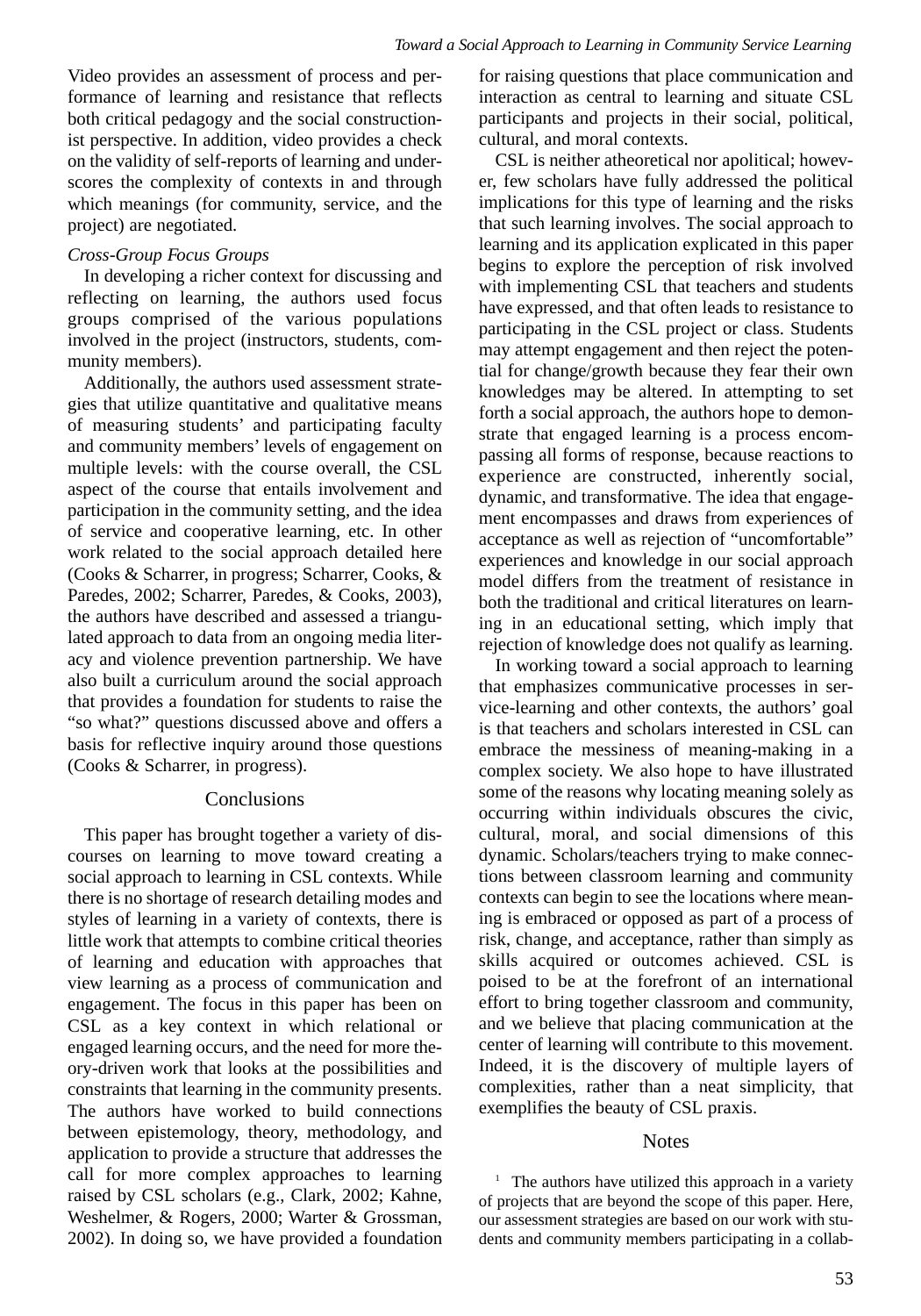orative partnership, known as the Media Literacy and Violence Prevention Project, and in a variety of partnerships with local agencies working with homeless families, families in transition, Big Brothers/Big Sisters, and the Girl Scouts, among other organizations.

<sup>2</sup> From these questions, students produced journals that examined the ways their own education (e.g., using survey research) led them to distance themselves as researchers from the researched, avoided examining theories in light of their usefulness in making societal changes, and assumed the role of the private academic, as opposed to the public intellectual. Issues around the students' own position (as White, as international, etc.) and their visibility or invisibility vis-a-vis the system and discourses of homelessness were also raised (among many others).

#### References

- Althusser, L. (1977). *Contradiction and overdetermination. Notes for an Investigation. For Marx.* London: NLB.
- Apple, M. (1982). *Education and power*. Boston: Routledge and Kegan Paul.
- Aronowitz, S. (1981). *The crisis in historical materialism: Class*, *politics and culture in modern Marxist society.* New York: Praeger.
- Astin, A.W., Vogelsgang, L.J., Ikeda, E.K., & Yee, J.A. (2000). *How service learning affects students: Executive summary.* Higher Education Research Institute, University of California, Los Angeles.
- Bakhtin, M. (1981). *The dialogic imagination: Four essays*. Carl Emerson & M. Holquist.
- Batenburg, M., & Pope, D.C. (1997). *The evaluation handbook: Practical tools for evaluating service learning programs.* Palo Alto, CA: Service Learning 2000 Center.
- Battistoni, R. M. (1997). Service learning as civic learning: Lessons we can learn from our students. In G. Reeher & J. Cammarano (Eds.), *Education for citizenship: Ideas and innovations in political learning* (pp. 31-50). Lanham: Rowman & Littlefield.
- Bettelheim, B. (1950). *Love is not enough*. New York: The Free Press.
- Boyte, H. (June, 1991). Community service and civic education, *Phi Beta Kappan*, 765-767.
- Bringle, R., & Hatcher, J. (1996). Implementing service learning in higher education. *Journal of Higher Education*, *67*(2), 221-239.
- Clark, C. T. (Dec. 2002/Jan. 2003). Unfolding narratives of service learning: Reflections on teaching, literacy, and positioning in service relationships. *Journal of Adolescent and Adult Literacy*, *46*(4), 288-297.
- Clinchy, B. M. (1989). On critical thinking and connected knowing. *Liberal Education*, *75*, 14-19.
- Cone, D., & Harris, S. (1996). Service-learning practice: Developing a theoretical framework. *Michigan Journal of Community Service Learning*, *3*, 31-43.
- Cooks, L., & Scharrer, E. (in progress). Communicating advocacy: A media literacy and violence prevention project in sixth grade classrooms. In L. Frey & K. Carragee (Eds.), *Communication activism*. Creskill, NJ: Hampton Press.
- Cronen, V. (1995). Practical theory and the tasks ahead for social approaches to communication. In W. Leeds-Hurwitz (Ed.), *Social approaches to communication* (pp. 217-242). New York: Guilford Press.
- Dewey, J. (1915) *Democracy and education*. New York: Free Press.
- Driscoll, A., Holland, B., Gelmon, S., & Kerrigan, S. (1996). An assessment model for service-learning: Comprehensive case studies of impact on faculty, students, community, and institution. *Michigan Journal of Community Service Learning*, *3*, 66-71.
- Ellsworth, E. (1992). Why doesn't this feel empowering? Working through the repressive myths of critical pedagogy. In C. Luke & J. Gore (Eds.), *Feminism and critical pedagogy* (pp. 90-119). New York: Routledge.
- Foucault, M. (1980). *Power/knowledge: Selected interviews and other writings: 1972-1977*. In C. Gordon (Ed.). Trans. C. Gordon, L. Marshall, J. Mepham, K. Soper. New York: Pantheon.
- Freire, P. (1970). *Pedagogy of the oppressed*. New York: Herder and Herder.
- Freire, P. (1998). *Pedagogy of freedom: Ethics*, *democracy and civic courage*. Lanham, MA: Rowman and Littlefield.
- Furco, A. (2002). Is service learning really better than community service? In A. Furco & S. Billig (Eds.), *Service learning: The essence of the pedagogy* (pp. 23- 50). Greenwich, CT: Information Age Publishing.
- Gelmon, S.B., Holland, B.A., Driscoll, A., Spring, A., & Kerrigan, S. (2001). *Assessing service-learning and civic engagement: Principles and techniques.* Providence, RI: Campus Compact.
- Giles, D., & Eyler, J. (1999). *Where's the learning in service learning?* San Francisco: Jossey-Bass.
- Giroux, H. (1981). *Ideology*, *culture*, *and the process of schooling*. Philadelphia: Temple University Press.
- Giroux, H. (1988). *Schooling and the struggle for public life: Critical pedagogy in the modern age.* Minneapolis, MN: University of Minnesota Press.
- Giroux, H. (1994). Living dangerously: Identity politics and the new cultural racism. In H. A. Giroux & P. McLaren (Eds.), *Between borders: Pedagogy and the politics of cultural studies* (pp. 29-55). New York: Routledge.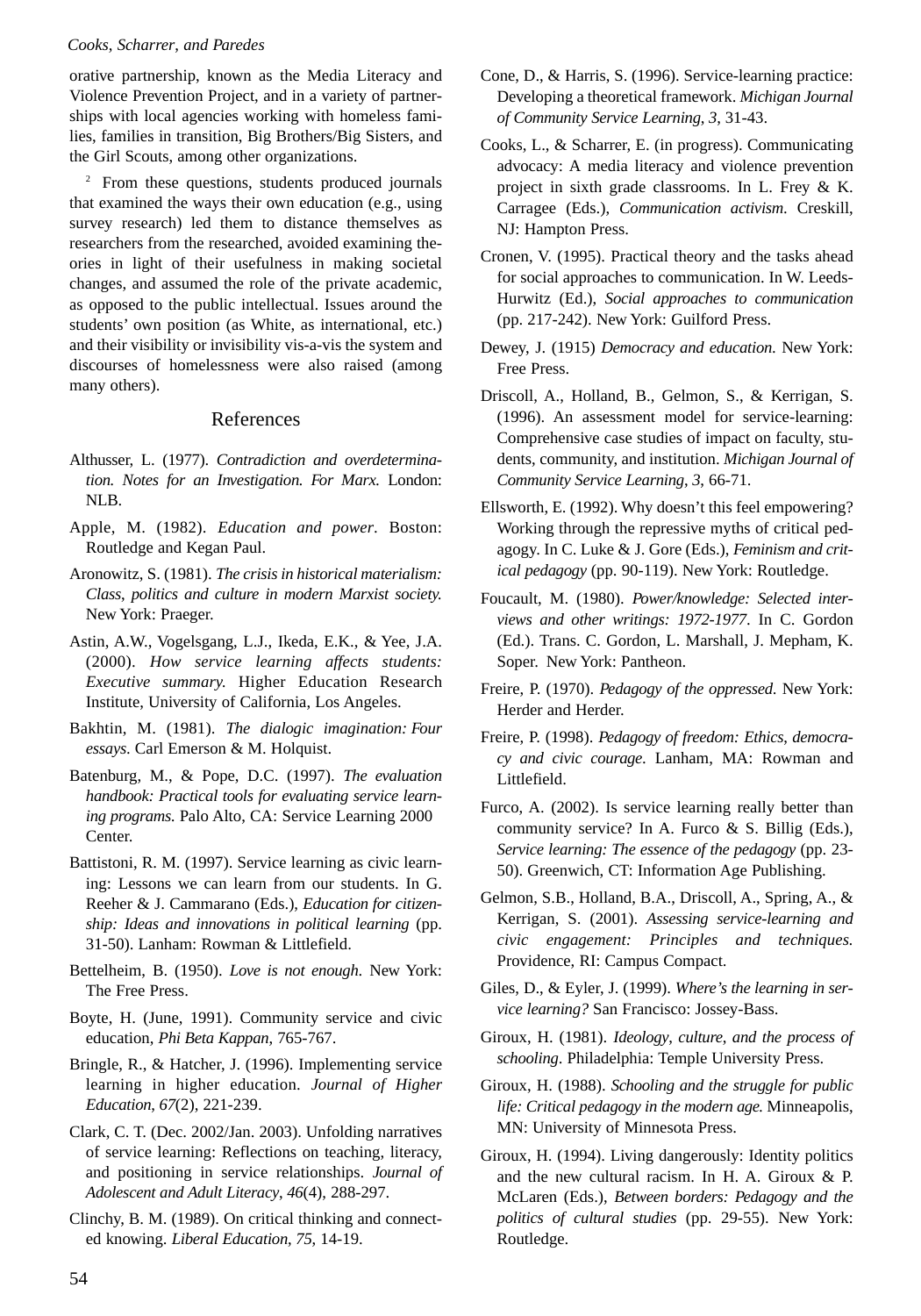- Gore, J. (1992). What we can do for you! What can "we" do for "you"?: Struggling over empowerment in critical and feminist pedagogy. In C. Luke & J. Gore (Eds.), *Feminism and critical pedagogy* (pp. 54- 73). New York: Routledge.
- Gramsci, A. *Selections from the Prison Notebooks*. Translated by Quinton Houre & Geoffrey Novell Smith. New York: International Publishers.
- Howard, J. (1998). Academic service-learning: A counternormative pedagogy. In R. Rhoads & J. Howard (Eds.), *Academic service-learning: A pedagogy of action and reflection* (pp. 21-29). San Francisco: Jossey-Bass.
- Kahne, J., Westhelmer, J., & Rogers, B. (2000). Service learning and citizenship: Directions for research [Special issue]. *Michigan Journal of Community Service Learning*, 42-51.
- Kelly, U. (1997). *Schooling desire: Literacy*, *cultural politics and pedagogy*. New York: Routledge.
- Kingsley, C. W., & McPherson, K. (1995). *Enriching the curriculum through service-learning*. Alexandria, VA: Association for Supervision and Curriculum Development.
- Kolb, D. (1984). *Experiential learning: Experience as the source of learning and development.* Englewood Cliffs, NJ: Prentice Hall.
- Lannamann, J.W. (1991). Interpersonal communication research as ideological practice. *Communication Theory*, *1*(3), 179-203.
- Lannamann, J.W. (1992). Deconstructing the person and changing the subject of interpersonal studies. *Communication Theory*, *2*, 139-148.
- Lather, P. (1991). *Getting smart: Feminist research and pedagogy with/in the postmodern*. New York: Routledge.
- Leeds-Hurwitz, W. (1992). Forum introduction: Social approaches to interpersonal communication. *Communication Theory*, *2*(2), 131-137.
- Leeds-Hurwitz, W. (1995). Introducing social approaches. In W. Leeds-Hurwitz (Ed.), *Social approaches to communication* (pp. 3-22). New York: Guilford Press.
- Levin, S.A. (2000). *Assessing service learning: Three methods*. Paper presented at the annual meeting of the National Communication Association, Seattle, WA.
- McLaren, P. (1994) Multiculturalism and the postmodern critique: Toward a pedagogy of resistance and transformation. In H. A. Giroux & P. McLaren (Eds.), *Between borders: Pedagogy and the politics of cultural studies* (pp. 192-224). New York: Routledge.
- McNamee, S. (1988). Accepting research as social intervention: Implications of a systemic epistemology. *Communication Quarterly*, *36*, 50-68.
- Moore, D.T. (1990). Experiential education as critical discourse. In J. Kendall (Ed.), *Combining service and learning* (pp. 273-283). Raleigh, NC: National Society for Internships and Experiential Education.
- Morse, S.W. (Ed.). (1992). *Politics for the twenty-first century: What should be done on campus?* Dubuque, Iowa: Kendall/Hunt.
- Piaget, J. (1979). *Science of education and the psychology of the child.* New York: Penguin. Originally published in 1969.
- Reeher, G., & Cammarano, J. (1997). Introduction: Some themes from recent innovations and questions for the future. In G. Reeher & J. Cammarano (Eds.), *Education for citizenship: Ideas and innovations in political learning* (pp. 1-16). Lanham, MA: Rowman & Littlefield.
- Renner, T., & Bush, M. (Eds.). (1997). *Evaluation and assessment in service learning*. Mesa, AZ: Campus Compact National Center for Community Colleges.
- Rimmerman, C. A. (1997). Teaching American politics through service: Reflections on a pedagogical strategy. In G. Reeher & J. Cammarano (Eds.), *Education for citizenship: Ideas and innovations in political learning* (pp. 17-30). Lanham, MA: Rowman & Littlefield.
- Scharrer, E., Cooks, L., & Paredes, M.C. (2002, Oct.). *Measuring learning in community service learning: A research project*. Paper presented at the second annual Service Learning Research Conference, Nashville, TN.
- Scharrer, E., Cooks, L., & Paredes, M. (2003). Media literacy as a community service learning project. *Communication Teacher*, *17*(4), 6-8.
- Schensul, J.J. , Berg, M., & Brase, M. (2002). Theories guiding outcomes for action research for servicelearning. In A. Furco & S. H. Billig (Eds.), *Service-Learning: The essence of the pedagogy* (pp. 125-143). Greenwich, CT: Information Age Publishing.
- Shor, I. (1980). *Critical teaching and everyday life*. Boston: South End Press.
- Shor, I. (1992). *Empowering education*. Chicago: University of Chicago Press.
- Shotter, J. (1993). *The cultural politics of everyday life*. Toronto: University of Toronto Press.
- Shotter, J., & Gergen, K. (1994). Social construction: Knowledge, self, others, and continuing the conversation. In S. Deetz (Ed.), *Communication Yearbook: Vol. 17* (pp. 1-54). Thousand Oaks, CA: Sage Publications.
- Sigman, S. (1992). Do social approaches to interpersonal communication constitute a contribution to communication theory? *Communication Theory*, *2*(4), 347- 356.
- Stewart, G.M. (1990). Learning styles as a filter for developing service-learning interventions. In C. Delve et al. (Eds.), *Community service as values education* (pp. 31-42). San Francisco: Jossey-Bass.
- Sullivan, E.V. (1987). Critical pedagogy and television. In D. Livingstone (Ed.), Critical pedagogy and cultural power. South Hadley, MA: Bergin & Garvey Publishers Inc., 1987.